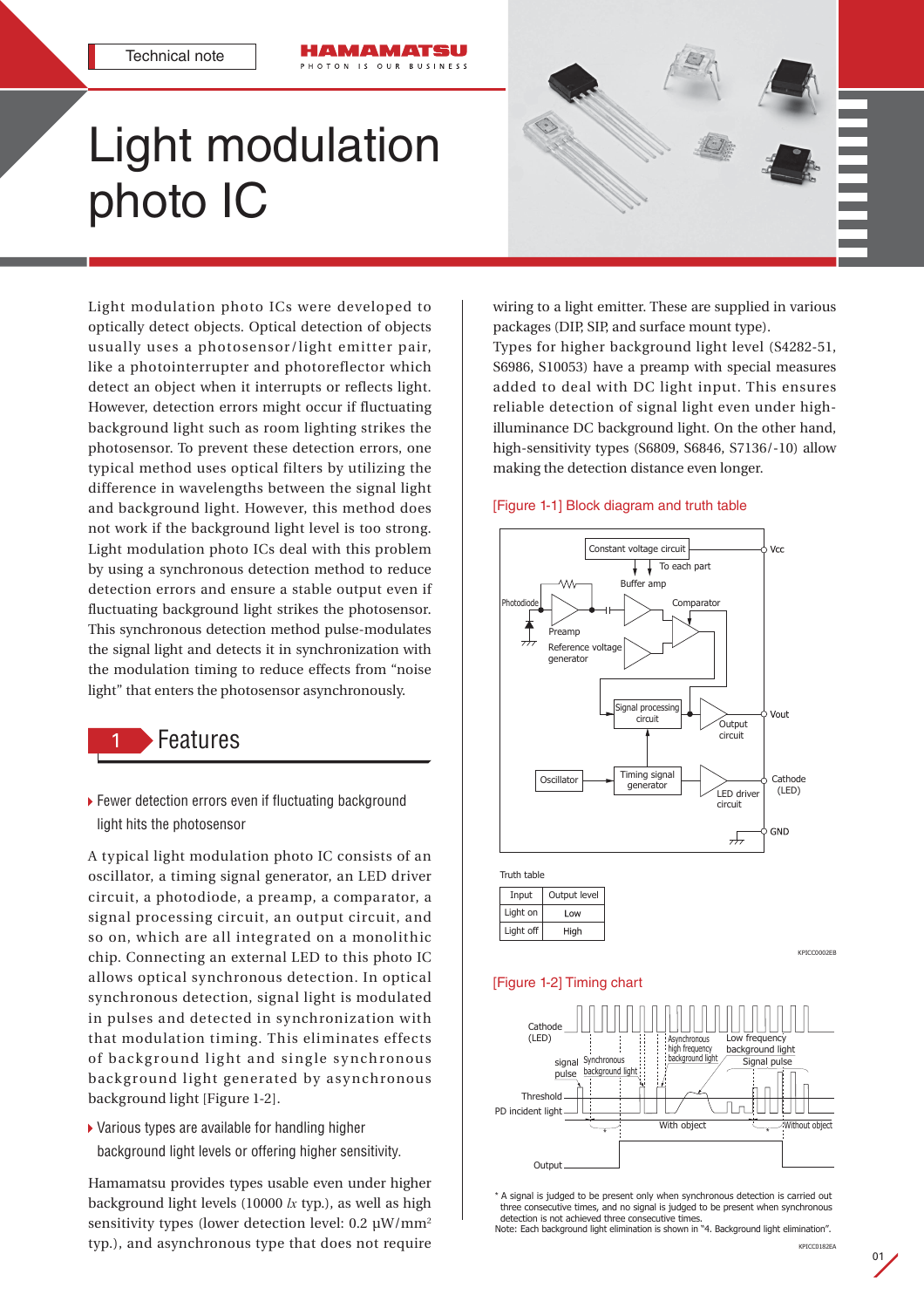

Circuit block configurations of a light modulation photo IC are described below.

(1) Oscillator and timing signal generator

The oscillator produces a reference oscillation output by charging and discharging the internal capacitor with a constant current. The oscillation output is fed to the timing signal generator, which then generates LED drive pulses and other timing pulses for digital signal processing.

# (2) LED driver circuit

This circuit drives an externally connected LED using the LED drive pulses generated by the timing signal generator. The duty cycle is 1/16. The S4282-51, S6986, and S10053 use a constant current drive, while the S6809, S6846, and S7136/-10 use an open collector drive.

(3) Photodiode and preamp

Photocurrent generated in the photodiode is converted to a voltage via the preamp. The preamp in the S4282-51, S6986, and S10053, which are usable at high background light levels, uses an AC amplifier circuit shown in Figure 2-2 to expand the dynamic range versus DC or low-frequency fluctuating background light without impairing signal detection sensitivity.

# [Figure 2 -1] Output terminal diagram

# (a) S4282-51, S6986, S10053



### (b) S6809, S6846, S7136/-10



### [Figure 2-2] Preamp block diagram (S4282-51, S6986, S10053)



(4) Capacitive coupling, buffer amp, and reference voltage generator

Capacitive coupling removes low-frequency background light and also cancels the DC offset in the preamp simultaneously. The buffer amp amplifies the signal up to the comparator level, and the reference voltage generator generates a comparator level signal.

(5) Comparator

The comparator has a hysteresis function that prevents chattering caused by small fluctuations in the incident light.

(6) Signal processing circuit

The signal processing circuit consists of a gate circuit and a digital integration circuit. The gate circuit discriminates the comparator output to prevent possible detection errors caused by asynchronous background light. Background light that enters at the same timing as the signal detection cannot be eliminated by the gate circuit. The digital integration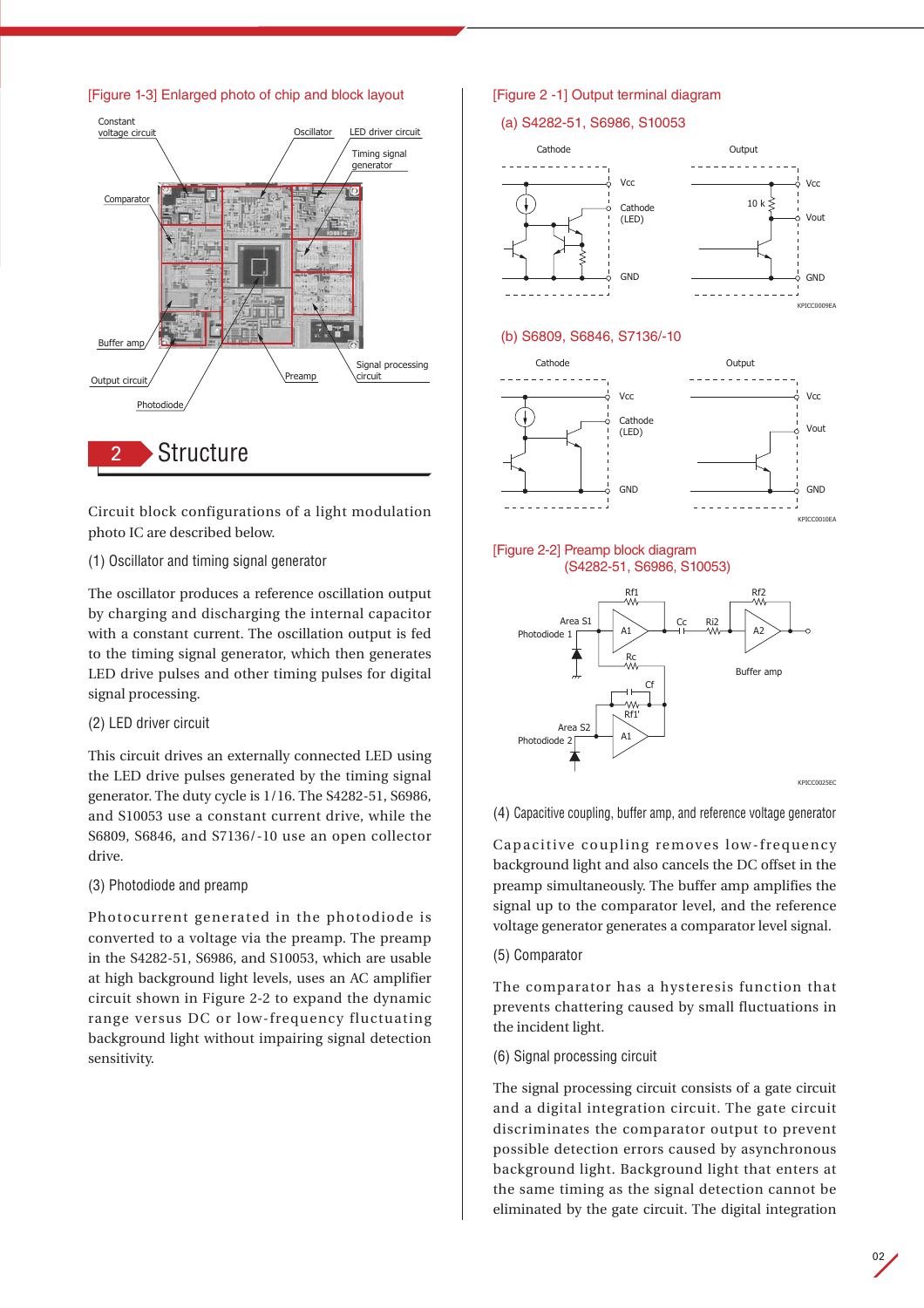circuit in a subsequent stage cancels out this background light.

(7) Output circuit

This circuit serves as an output buffer for the signal processing circuit and outputs the signal to an external circuit.



[Figure 3-1] Spectral response (typical example) (a) S4282-51, S6986, S10053





KPICB0001EB

### (b) S6809, S6846, S7136/-10



### [Figure 3-2] Sensitivity temperature characteristics (typical example)



# 4 Background light elimination

# **Eliminating low-frequency background light**

Direct current and low-frequency noise cause by background light can be separated and subtracted from the signal by means of capacitive coupling between the preamplifier and the nextstage buffer amplifier. In addition to this capacitive coupling, S4282-51, S6986 and S10053 preamps use an AC amplifier [Figure 2-2] to enhance elimination of lowfrequency background light. In general, direct-current and low-frequency background light intensity is large, and may saturate the initial-stage amplifier circuit. Therefore, the dynamic range of the initial-stage amplifier must be increased, to ensure that signal components will not be lost due to this saturation in the amplifier. The preamplifier circuit shown in Figure 2-2 consists of two amplifiers: a main amplifier (A1) and another (A1') used for illuminance measurement. This combination allows subtracting the photocurrent of low-frequency components from the input terminal of the main amplifier. PD1 and PD2 are photodiodes arranged in close proximity to each other and have the photosensitive area ratio of equation (1).

 $S1/S2 = Rf1' / Rc = K$  ...... (1)

If the photocurrents of PD1 and PD2 are I1 and I2, respectively, then the output voltage change of amplifier A1' caused by I2 produces a current I3 flowing into Rc, which is given by equation (2) because the input point of A1 is the theoretical ground:

 $I3 = Rf1' \times I2 / Rc \cdots (2)$ 

Since I1/I2=K according to equation  $(1)$ , equation  $(3)$ is obtained: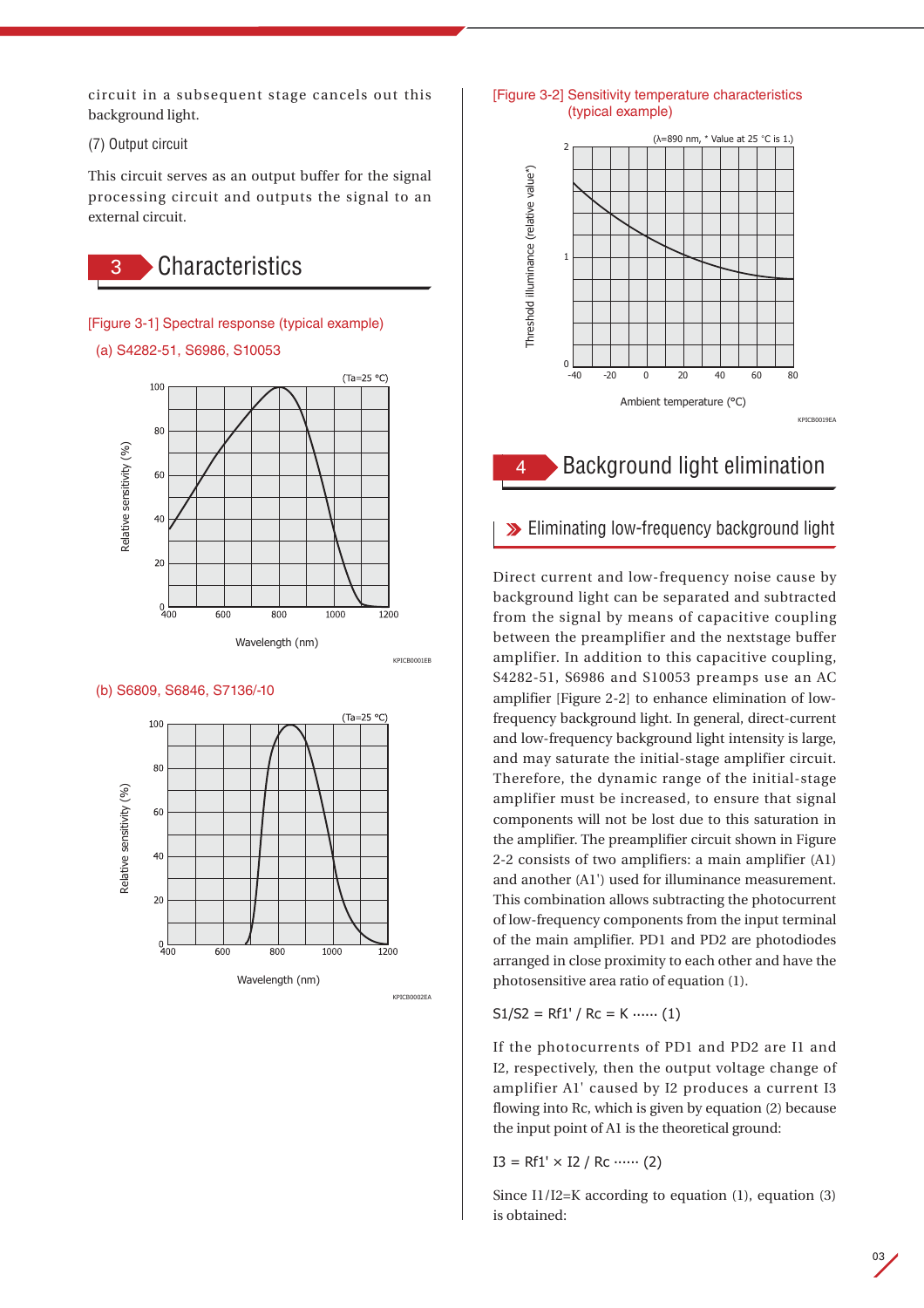## $I3 = Rf1' \times I1 / (Rc \times K) = I1$  ...... (3)

In this way, the photocurrent of PD1 can be extracted. The photocurrent component of A1 due to lowfrequency background light is essentially zero as long as A1' does not become saturated, so the saturation of A1' determines the entire dynamic range. If the ratio of Rf1 to Rf1' is set as m, the expansion ratio for the dynamic range becomes  $K \times m$ . Meanwhile, with high-frequency input light, the current extraction as explained above is not performed at frequencies sufficiently higher than the cut-off frequency of A1, which is determined by feedback capacitance Cf and feedback resistance Rf1'. Thus the gain of A1 becomes Rf1 and current-to-voltage conversion can be carried out without lowering the gain.

# **Eliminating high-frequency background light**

### (1) Asynchronous background light

Light entering the sensor at timings other than the LED driver timing is referred to as "asynchronous background light". Effects from this asynchronous background light can be eliminated through optical synchronous detection. The preamplifier output is sent to the comparator, compared with a reference voltage, and converted into a digital signal S. This digital signal is then input to the synchronous detection gate. Besides this digital signal, a timing signal G is also input to the synchronous detection gate and the digital input signal is detected as a "H" or "L" at the light emission timing of the LED. Figure

### [Figure 4-1] Synchrounous detection circuit diagram

detection circuit for light modulation photo ICs. This circuit has an edge detection circuit provided in parallel to the synchronous detection gate. When asynchronous background light is input, it usually contains a number of different frequency components which cause pulsed signals of the comparator output to have various pulse widths. Among these, those with longer pulse widths have a high probability of overlapping the LED driver timing (synchronous detection timing). The edge detection circuit is used to eliminate the influence of background light which overlaps the synchronous detection timing. As shown in Figure 4-1, the synchronous detection circuit has a "U" output terminal in addition to the "D" terminal that provides "H" and "L" outputs. The edge detection circuit receives two inputs: an edge detection window signal W and signal input S. Using these inputs, the edge detection circuit outputs "H" when it detects the rising edge of the final input signal edge in the time slot of the edge detection window. In other words, this is a sequential circuit which accepts the time sequence  $(1, 0)$   $(1, 1)$   $(0, 1)$  for  $(W, S)$ . Also, if the output of the edge detection circuit is "L" even when the synchronous detection gate judges that a signal exists, then "L" is available from the "U" output terminal. When the "U" output is "L", operation of the discrimination circuit at the next stage (where background light effects are removed) is deferred.

4-1 shows the block diagram of the synchronous

### (2) Synchronous background light

PD current

Drive

S

W

G

Even when synchronous detection is carried out, background light which enters the sensor at the same







KPICC0026EA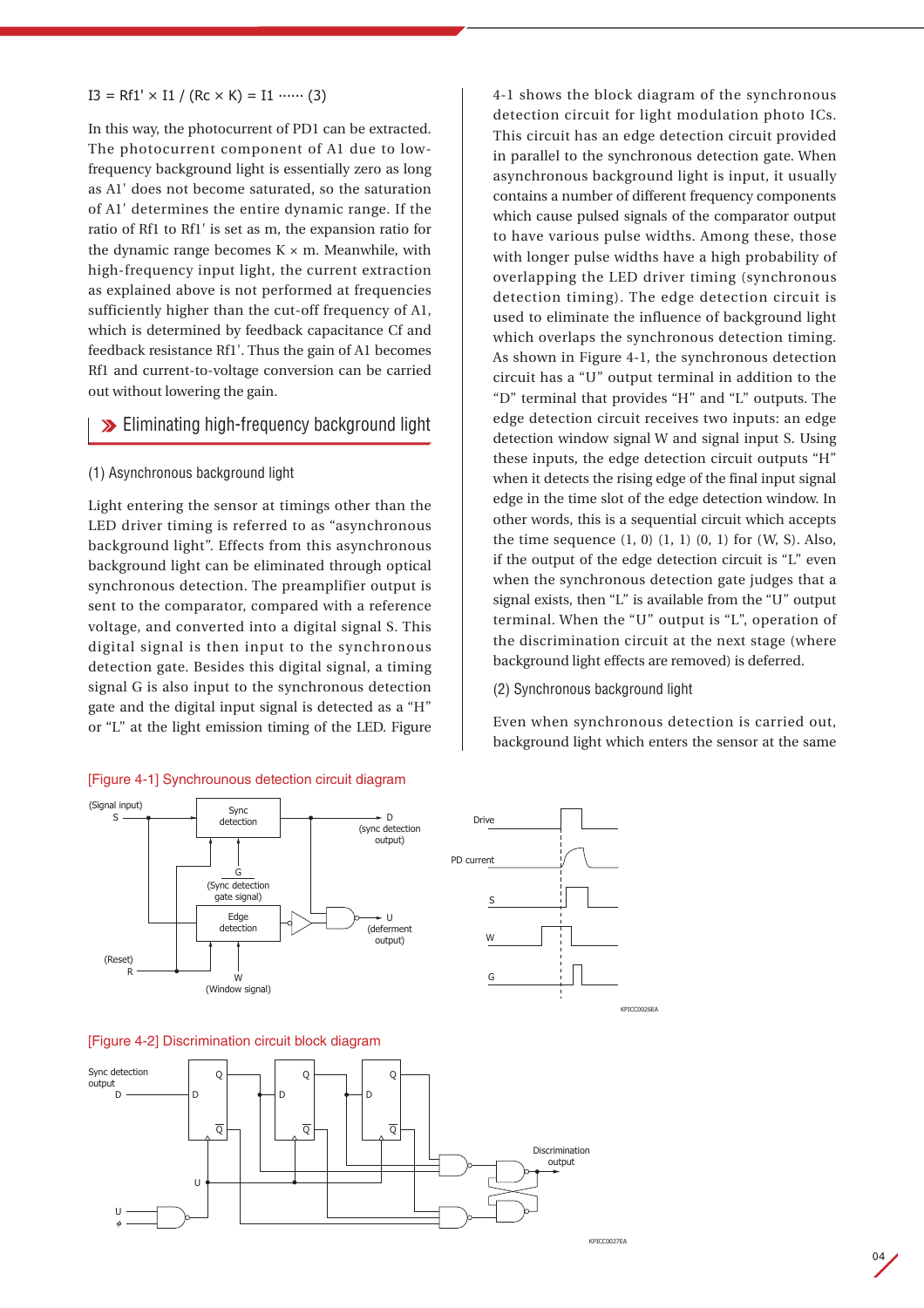timing as the synchronous detection timing cannot be differentiated from signals from the LED light. However, it is extremely unlikely that the background light input timing will continuously and repeatedly match that of the synchronous detection timing. This fact can be utilized to eliminate effects from any asynchronous background light. In operation of the Hamamatsu light modulation photo ICs, a signal is judged to be present only when synchronous detection is carried out three consecutive times, and no signal is judged to be present when synchronous detection is not achieved three consecutive times. The "U" output described in the preceding section (1) is used to improve this judgment capability. When the "U" output is "L", no synchronous detection is determined to have taken place and judgment is deferred. Specifically, a 3-stage shift register is used in making judgments, and when the "U" output is "L", addition of a shift clock to the shift register is prohibited. The block diagram for this discrimination circuit is shown in Figure 4-2.



Optical synchronous detection type photoreflectors and photointerrupters can be easily made by connecting an infrared LED to a light modulation photo IC, which are less affected by fluctuating background light. The light modulation photo IC is used in reflection type sensors that detect an object or proximity to an object by detecting the infrared LED light reflected from the object; and also used in transmission type sensors that detect an object or a passing object by detecting whether the infrared LED light beam is interrupted by the object.

An infrared LED must be connected to the light modulation photo IC in order to perform synchronous detection. In some applications, however, connecting an LED may not be possible. In those cases, asynchronous type photo ICs are used. Asynchronous photo ICs cannot remove fluctuating background light as efficiently as the synchronous type, but they offer the advantage that they can be used without connecting to an infrared LED.

### (1) LED drive current enhancement

Detecting light over longer distances requires enhancing the LED drive current. This means that an external driver circuit must be added. Figure 5-1 shows simple external circuits using a PNP transistor to enhance the LED drive current. Another method uses a pull-up resistor connected to the LED terminal to convert LED drive pulses to logic signals before inputting the signals to the external LED driver circuit [Figure 5-2]. If the photo IC and the LED drive

current operate from the same power supply line, then the supply voltage may fluctuate due to the LED drive current and cause erroneous operation. If this happens, take measures to stabilize the photo IC power terminal.

### (2) Sensitivity adjustment

There is no special terminal for adjusting the sensitivity of light modulation photo ICs. If sensitivity must be adjusted, then change the LED drive current. To do this, connect a variable resistor in parallel with the LED for the S4282-51, S6986, and S10053; and connect a variable resistor in series with the LED for the S6809, S6846, and S7136/-10. If using an external circuit to drive the LED, adjust the external circuit constant.

### [Figure 5-1] LED drive current enhancing method

#### (a) All types



(b) S4282-51, S6986, S10053



### (c) S6809, S6846, S7136/-10



**KPICC0028EB**